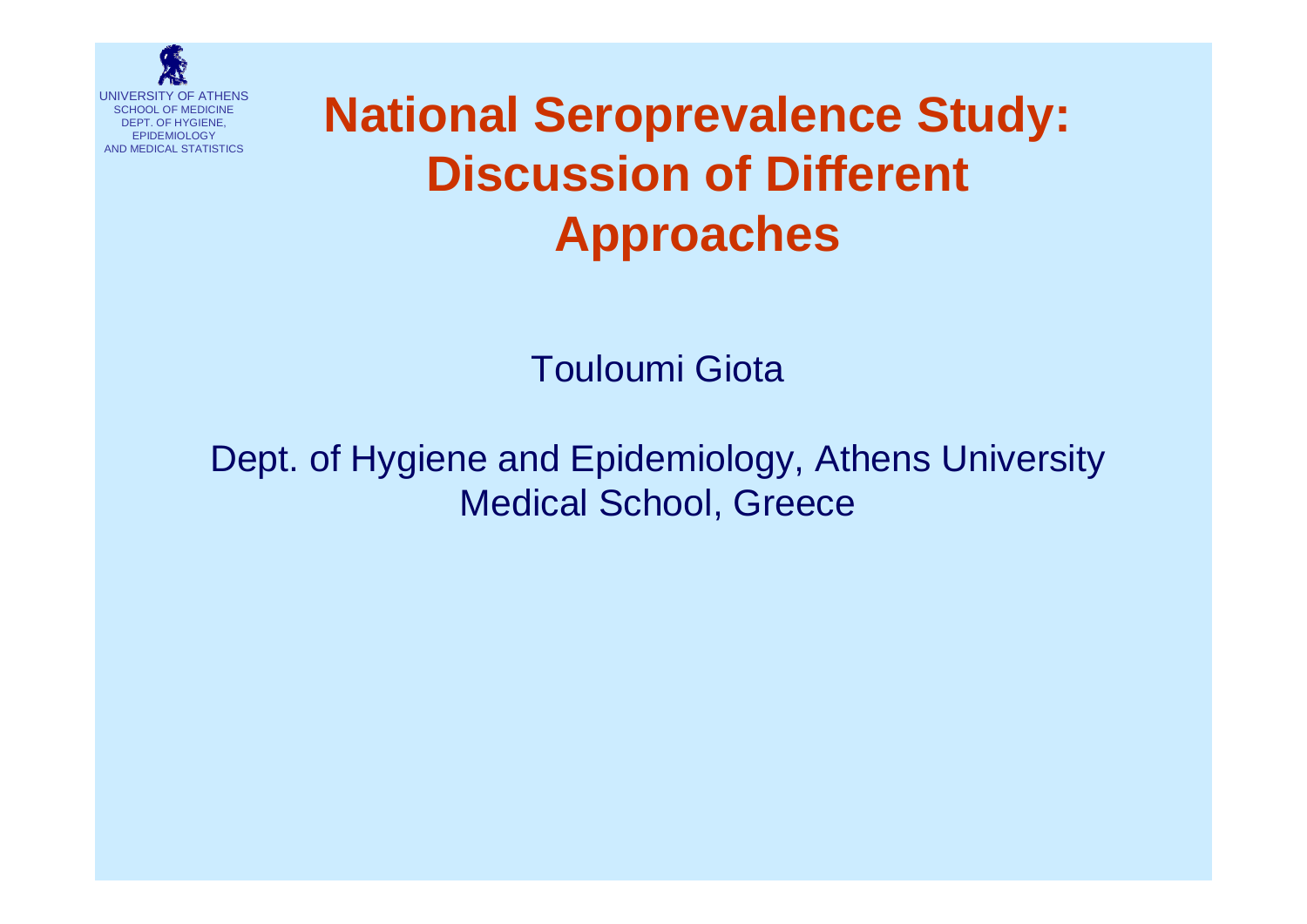

# **Surveillance Data**

### Necessary to:

- Determine (age- and risk-group specific) prevalence, incidence
- •Burden of disease
- •Evaluate impact of prevention
- •Adapt public health action
- •Generation of scientific hypotheses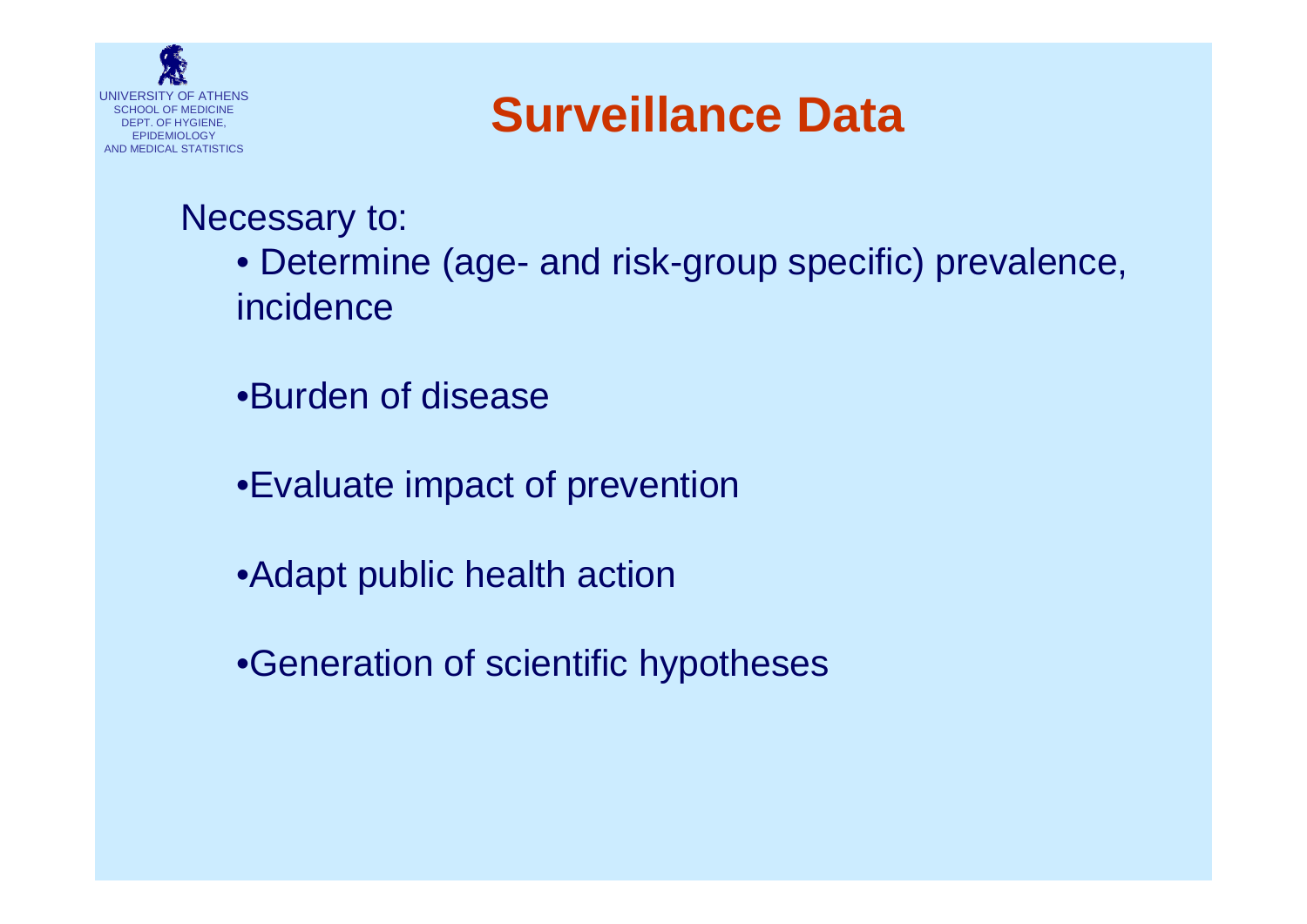

# **Modelling hepatitis epidemic: Data**

- Prevalence (age and risk group specific) Also by geographical area?
- Incidence data
- Natural history data Cohort studies; literature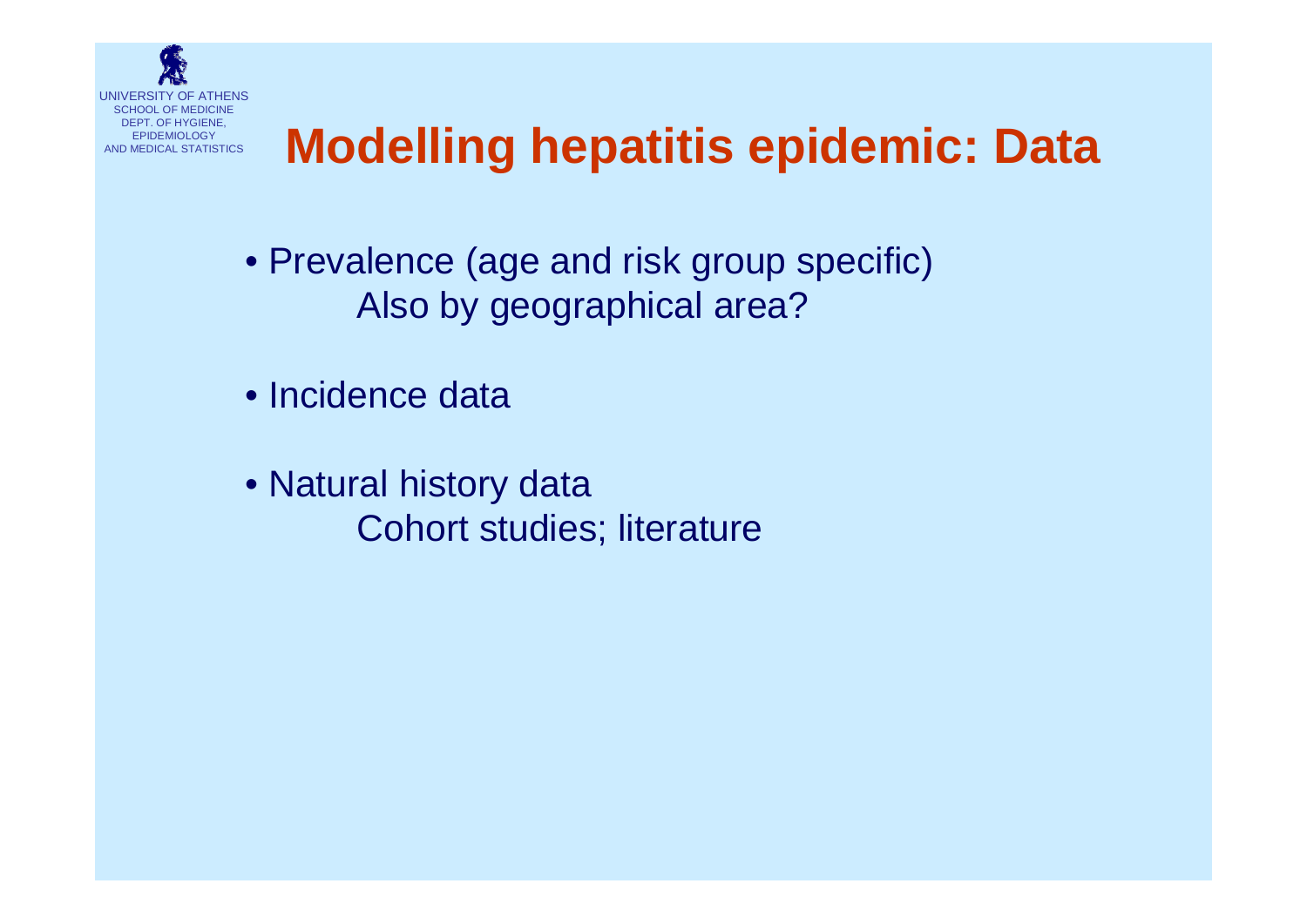

# **Sero-prevalence: Methods**

- Combining available information from (passive) surveillance programs, cohort studies or clinical trials with population based size of risk groups
- Testing residual sera (active disease-specific surveillance programs)
- National (population-based) seroprevalence studies

National Notifiable Diseases Surveillance system

Statistical modelling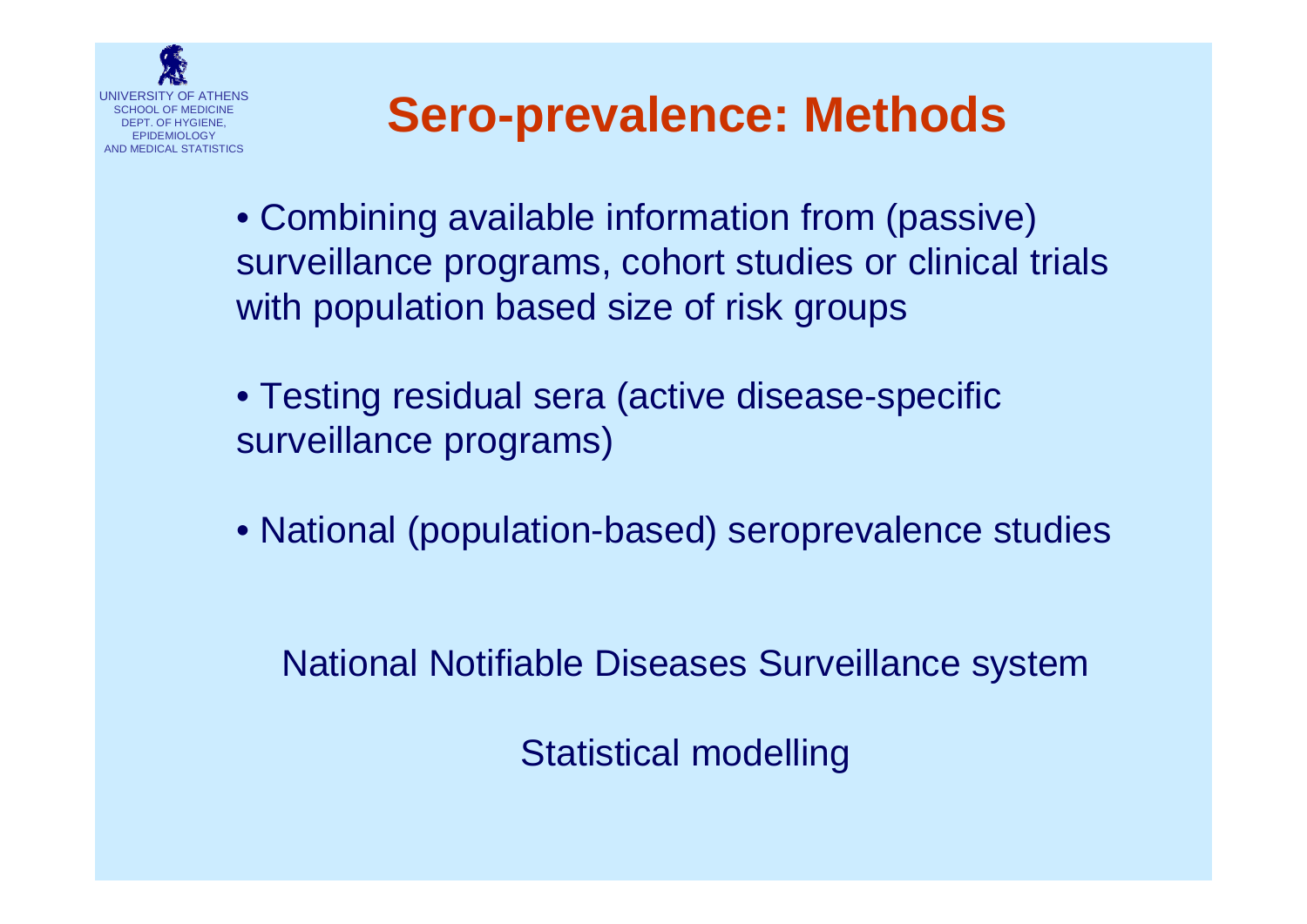

# **Notification Hepatitis Data**

- **AND MEDICAL STATISTICS** Surveillance systems still under development
	- Cumulative hepatitis notification rate underestimates hepatitis prevalence
		- $\checkmark$  Under-reporting
		- $\checkmark$  Low levels of testing in some risk populations
		- $\checkmark$  Asymptomatic nature of acute hepatitis
		- ✔ Long latency period



Age distribution of hepatitis C as determined by serosurvey and cumulative notification rate(data from Australia)

Source: Amin J et al. Hepatitis C Prevalence – a nationwide Serosurvey; Communicable Diseases Intelligence Volume 28 Issue No4 – December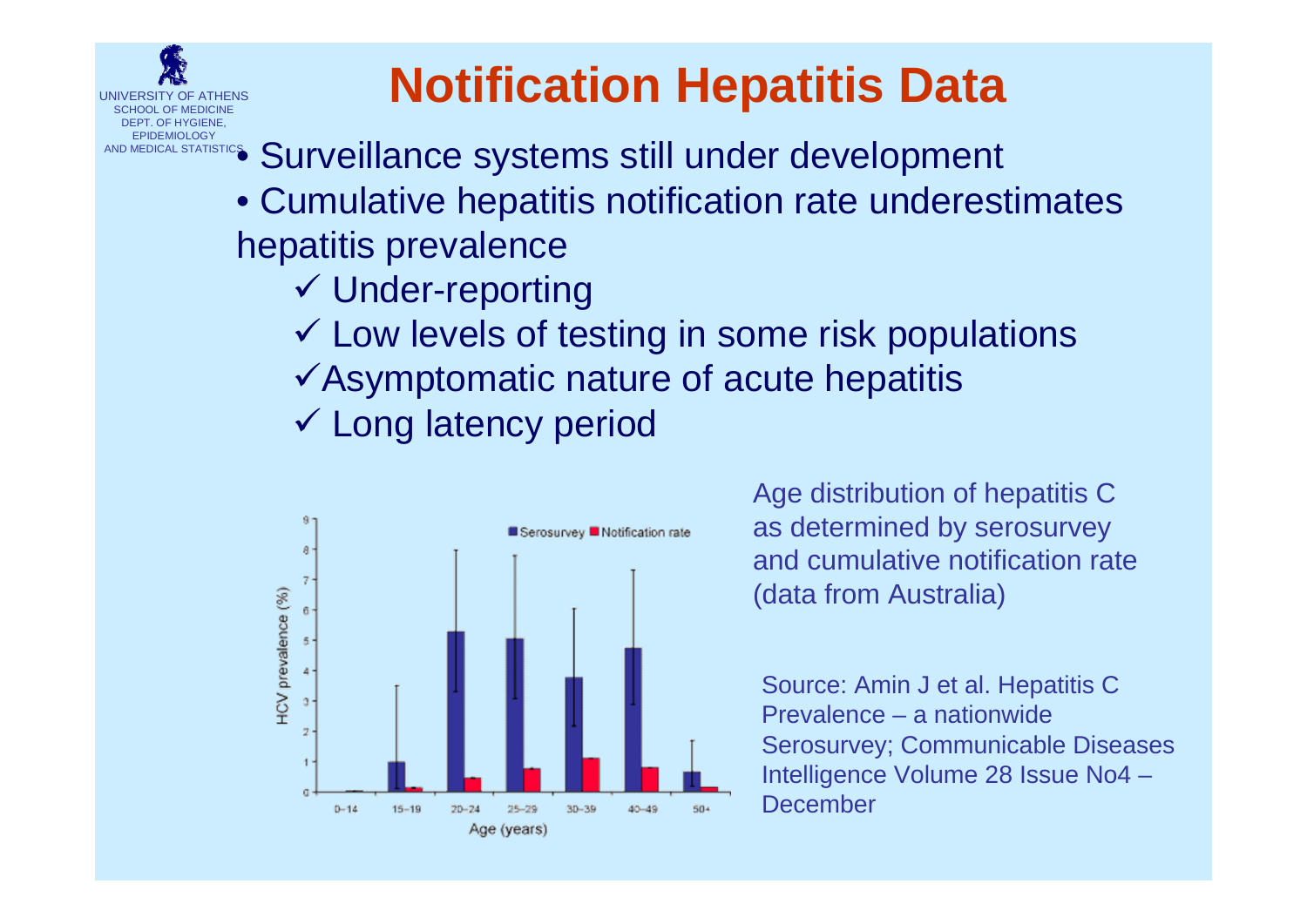

## **Reconstructing and predicting hepatitis C (or B) virus epidemic based on back calculation methods**

• Combine existing statistics on the number of reported cases with a mathematical representation of the natural history of the HCV infection

- Reliable data on:
	- $\checkmark$  Primary HCC

 $\checkmark$  Age and risk group specific prevalence (and incidence?) data

 $\checkmark$  Staged model to describe the natural history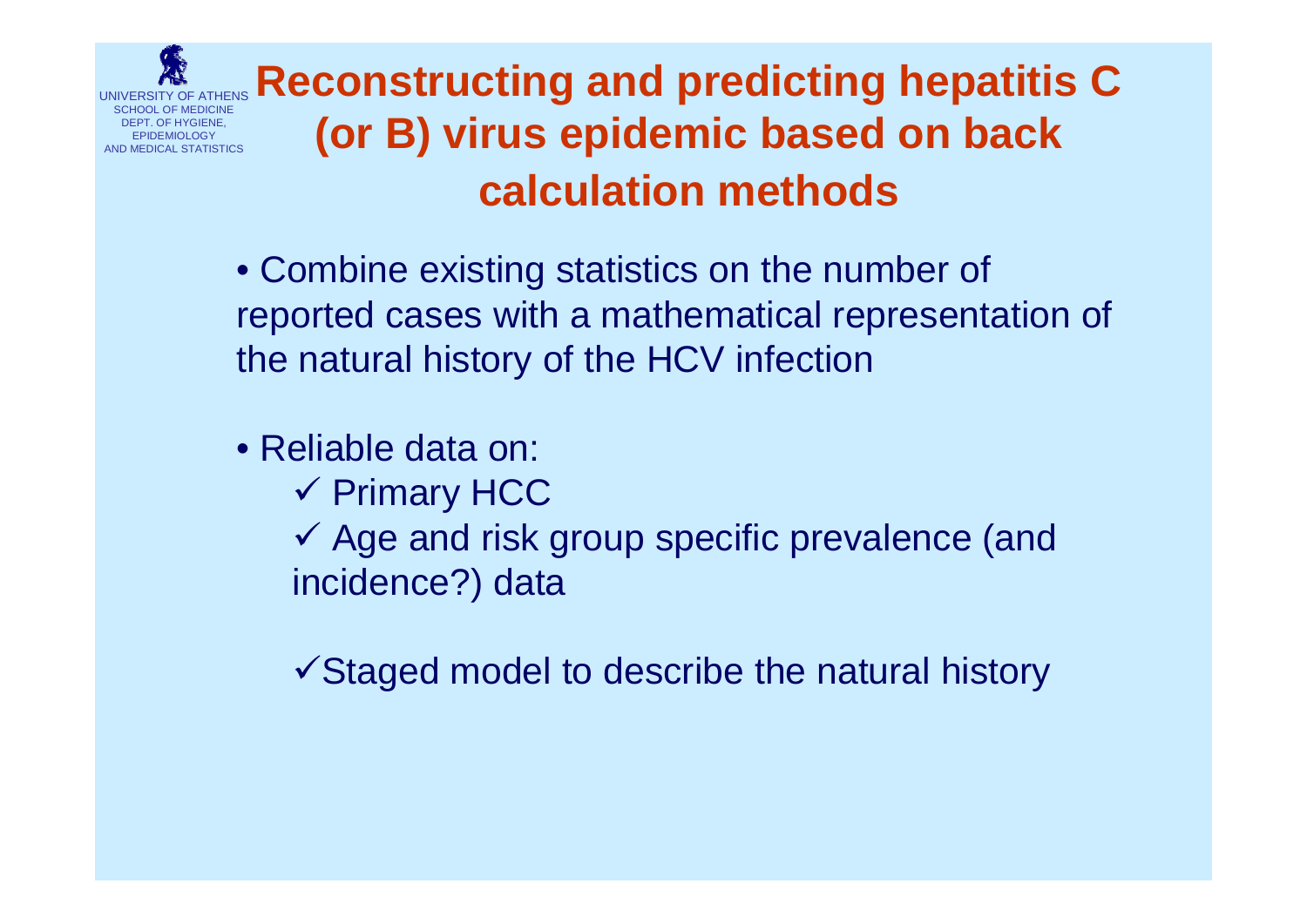

## **References**

Deuffic S, et al: Modeling the hepatitis C virus epidemic in France. Hepatology 1999; 39: 1596-1601

•Law MG. Modelling the hepatitis C viruw epidemic in Australia. Hepatitis C virus Projections Working Group. J Gastroenterol Hepatol 199; 14: 1100-1107

•Armstrong et al: The past incidence of hepatitis C virus infection: implications for future burden of chronic liver disease in the United States. Hepatology 2000; 31: 777-782

•Zou S et al. Prediction of hepatitis C burden in Canada. Can J Gastroenterol 2000; 14: 576-580

•Sypsa V et al: Reconstructing and predicting the hepatitis C virus epidemic in Greece: increasing trends of cirrhosis and hepatocellular carcinoma despite the decline in incidence of HCV infection. Journal of Viral Hepatitis 2004; 11: 366-374

•Sweeting et al. The burden of hepatitis C in England. Journal of Viral Hepatitis 2007; 14: 570-576

•Deuffic-Byrdan et al. Estimating the future health burden of chronic hepatitis C and human immunodeficiency virus infections in the United States. Journal of Viral Hepatitis 2007; 14: 107-115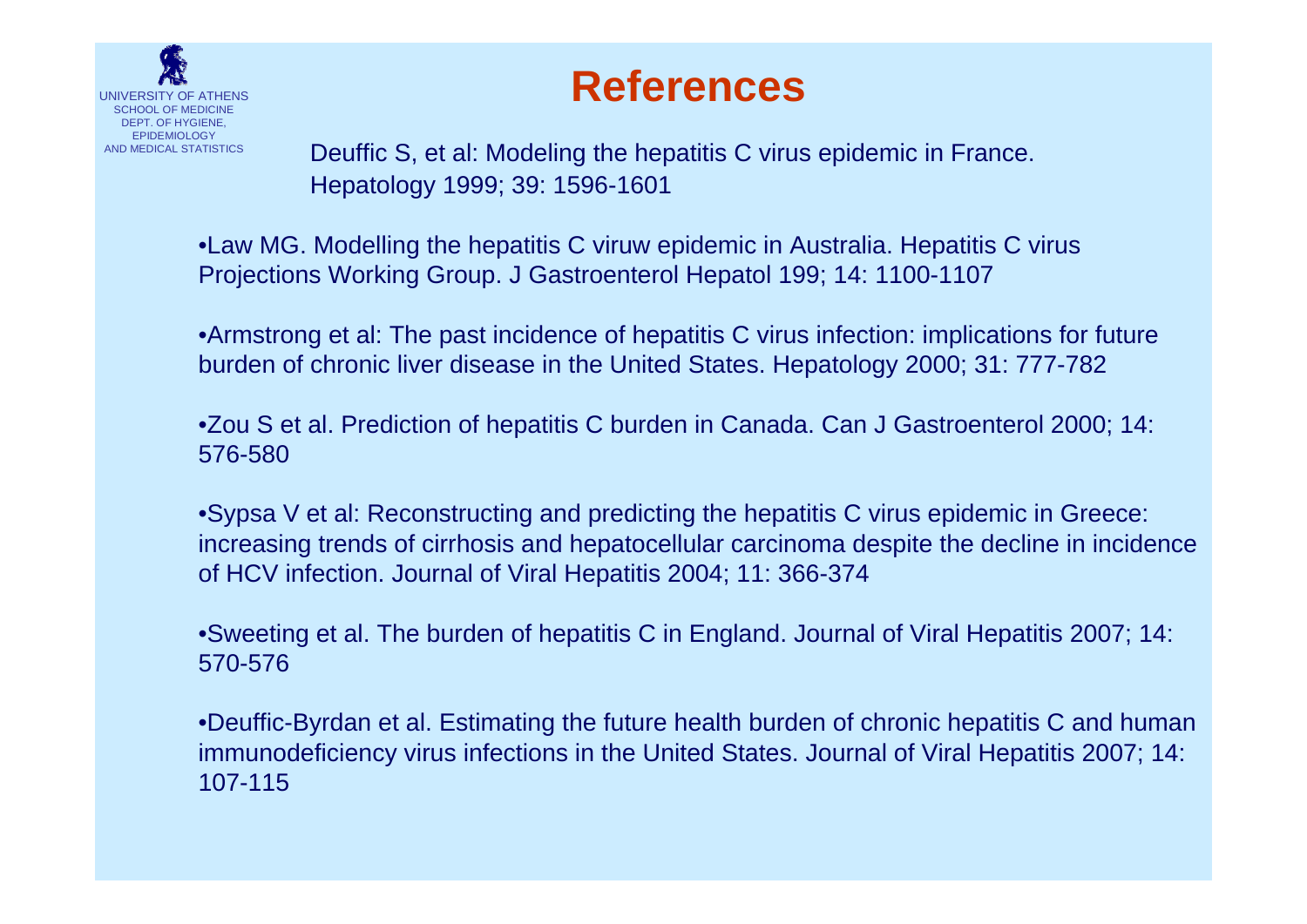

## **The burden of hepatitis C in England**

(Sweeting et al. Journal of Viral Hepatitis 2007; 14: 570-576)

### Data: Primary HCC from Office of National Statistics Prevalence form network of public health Laboratories (PHL)



Information on number of deaths over time is combined with disease progression to infer the number of infections that, over time, are consistent with the observed deaths



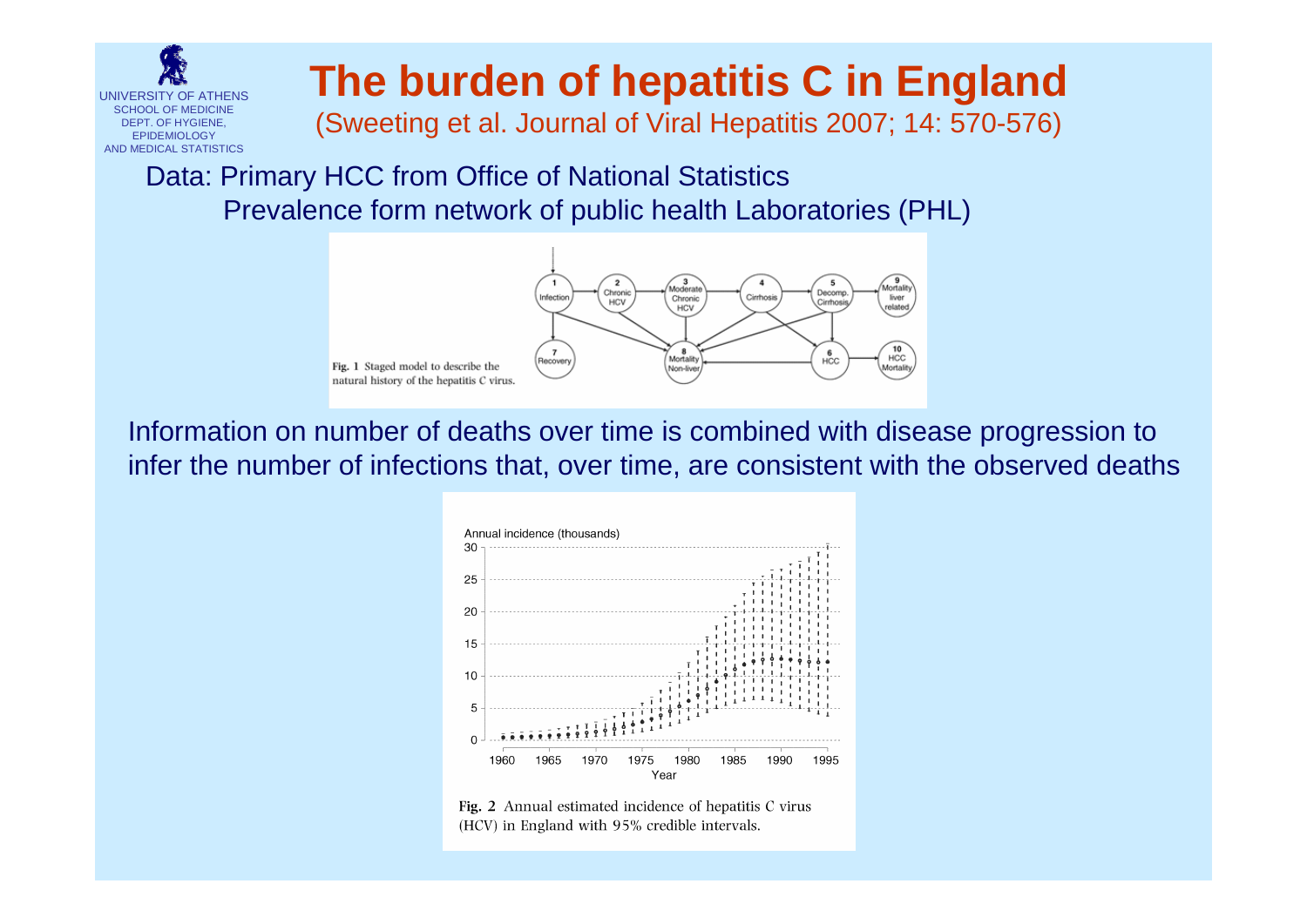

## **Data availability in Greece (1)**

Limited population-based viral hepatitis seroprevalence studies

| <b>Population</b>                                        | <b>Studies</b>                               | <b>Prevalence of HCV</b> |
|----------------------------------------------------------|----------------------------------------------|--------------------------|
| A. General population-<br>specific geographical<br>areas | Gogos et al, 2003<br>Goritsas et al, 2000    | $0.5\% - 1.25\%$         |
| <b>B.</b> Specific groups                                |                                              |                          |
| <b>Blood Donors</b>                                      | Zervou et al, 2003                           | 0.61%                    |
| <b>Healthy Workers</b>                                   | Sypsa et al, 2001<br>Mazokopakis et al, 2000 | 0.5%<br>0.4%             |
| Hemodialisis patients                                    | Stefanidis et al, 2004                       | 23.6%                    |
| <b>Parturients</b>                                       | Panagopoulos et al, 2004                     | $0.8\%$ (0.16-1.33)      |
| Refugees                                                 | Roussos et al, 2003                          | 2.3%                     |
| <b>Prisoners</b>                                         | Giotakos et al, 2003                         | 6.5%                     |
| <b>Pregnant women</b>                                    | Raptopoulou et al, 2001                      | 1.95%                    |
| <b>GPs</b>                                               | Lionis et al, 2000                           | 3.5%                     |

National Statistic Service of Greece: Data on primary HCC of limited value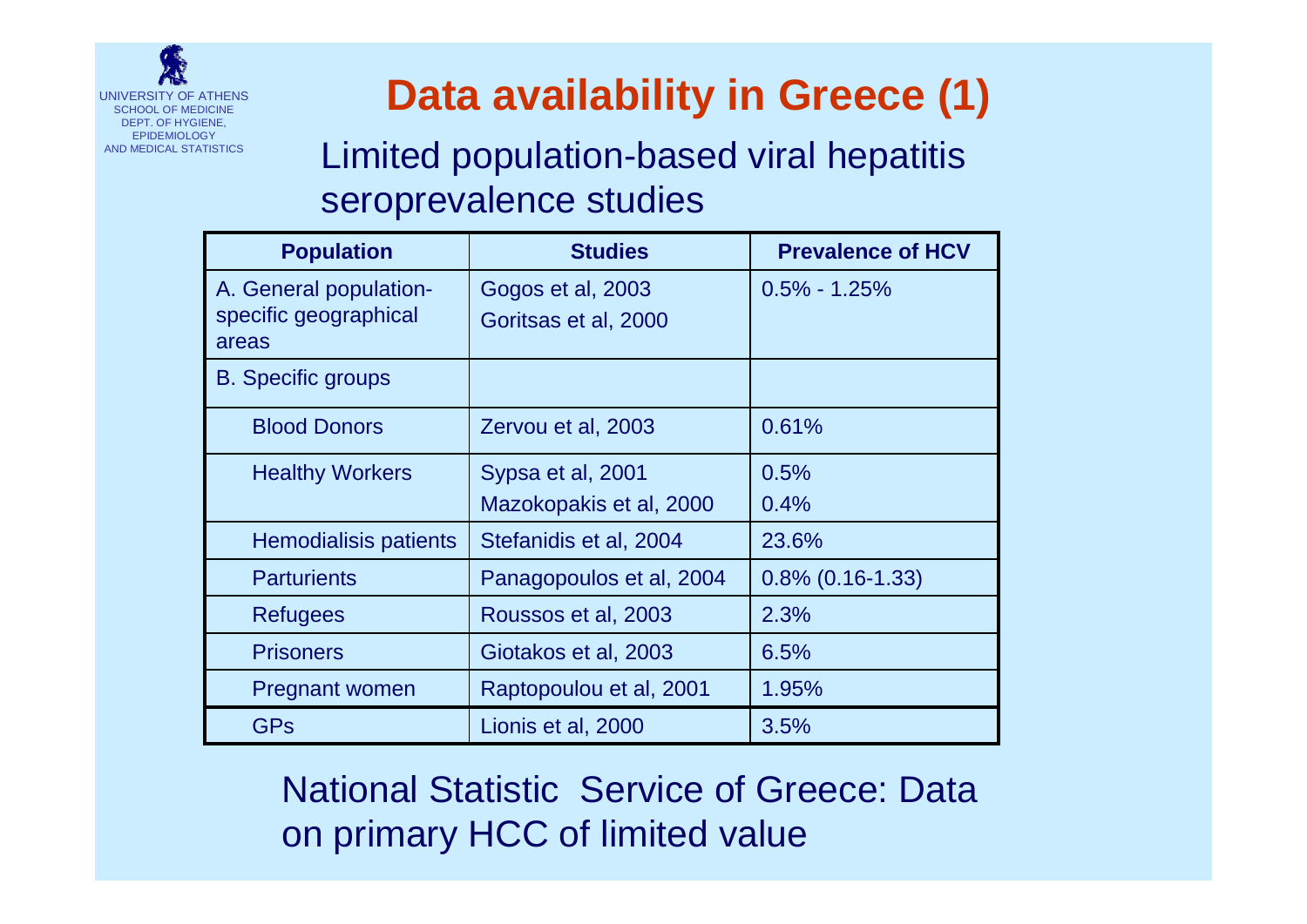

## **IDUs: EKTEPN (Greek Reitox Focal; www.ektepn.gr)**

- HCV prevalence: 43.3%-61.7%
	- Different profiles of users screened at various programs due to different admission criteria
	- Substitution programmes (OKANA): 78.7%
	- Drug free programmes(KETHEA,18ANO): 44.1%
	- Increase with age and years of injecting use

## **National HEPNET Cohort Study**

Data on age distribution, risk group, disease progression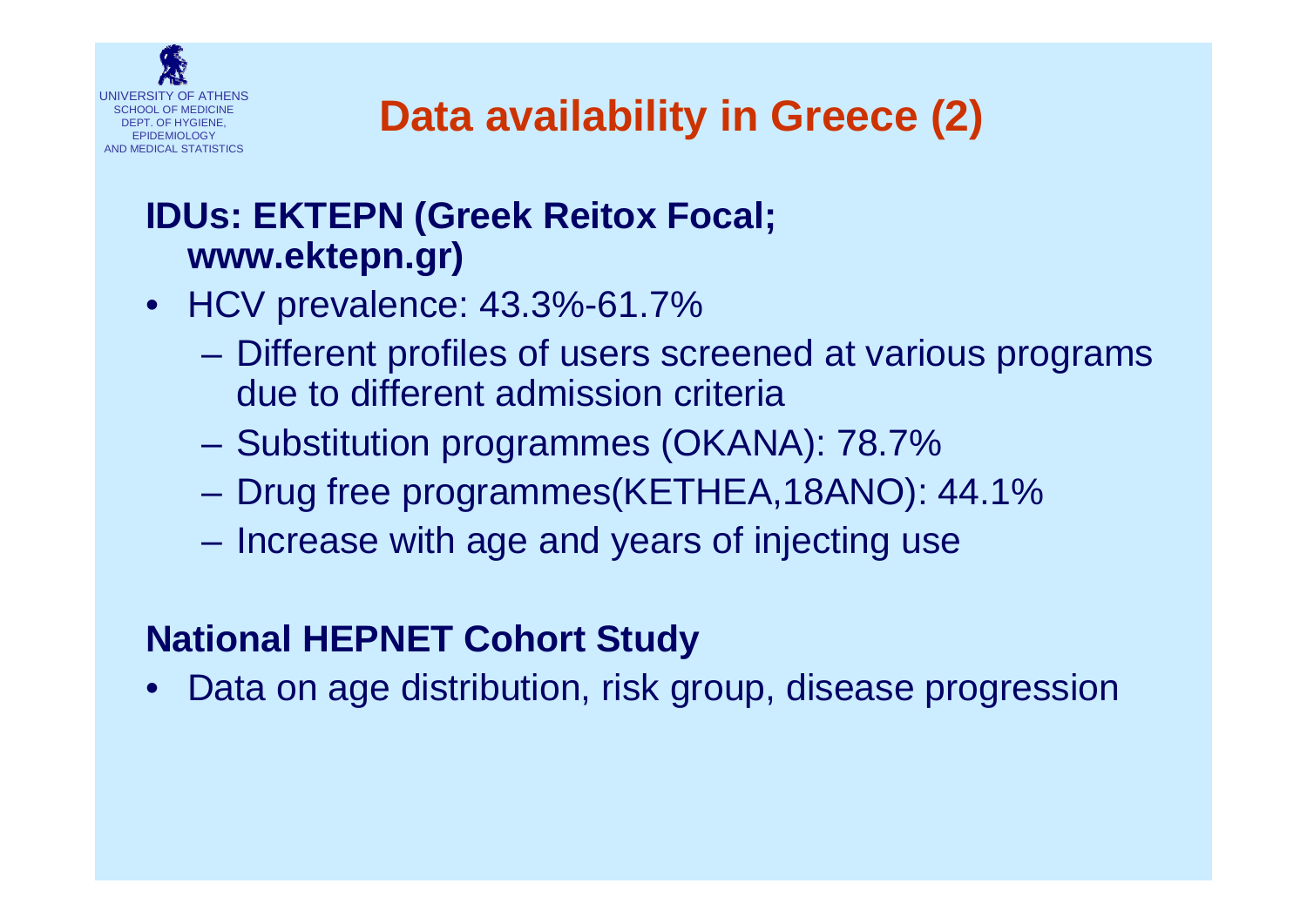

# **SCHOOL OF MEDICINE<br>AND MEDICAL STATISTICS <b>Reconstructing and predicting hepatitis C virus epidemic in Greece**



Estimate the disribution of the onset years within each transmission group

Estimate HCV incidence curve

*Sypsa et al, J Viral Hepat 2004*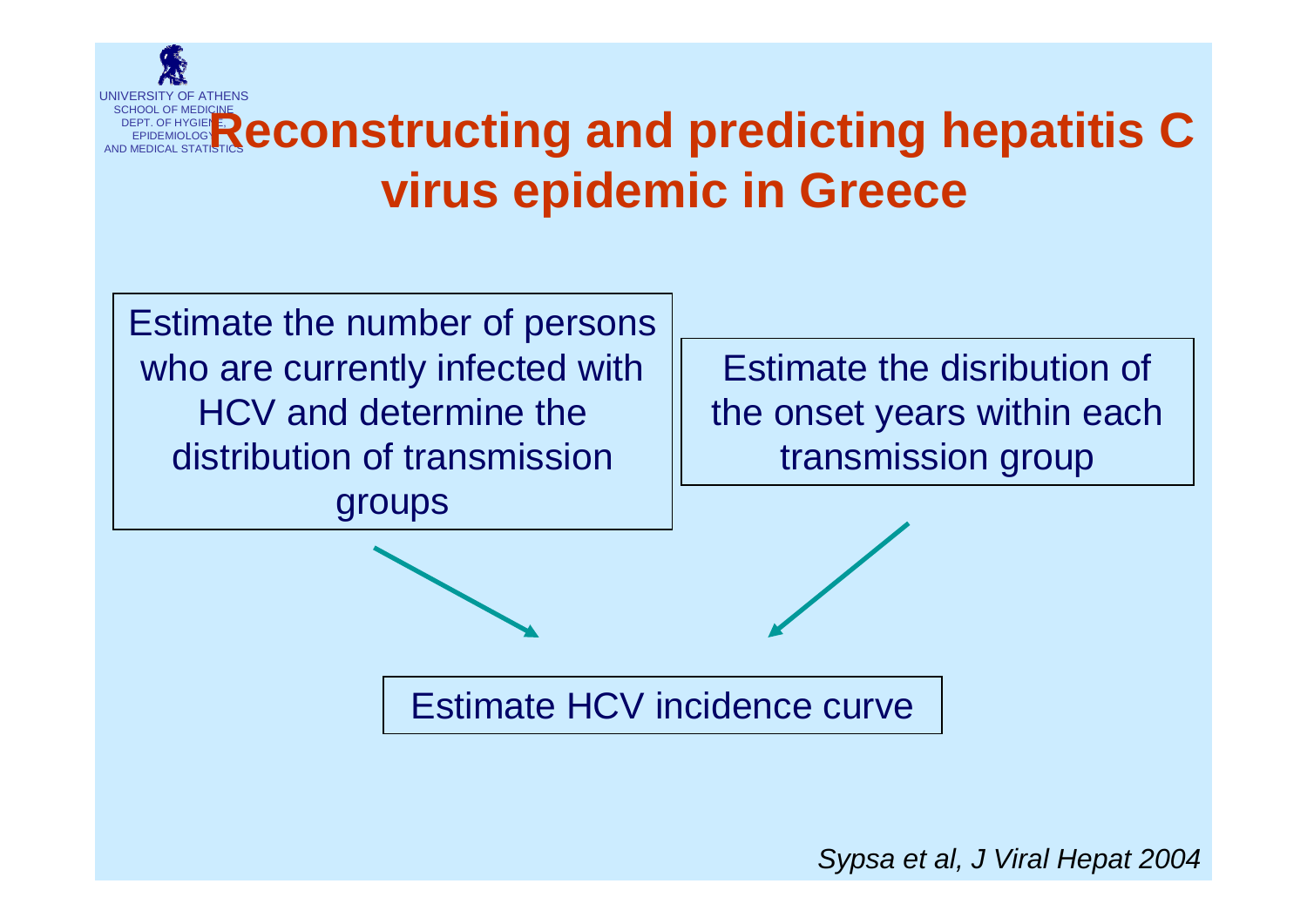



• Prevalence: 0.8%-1.4%

- Distribution of transmission groups among subjects with CHC: 943 patients enrolled in treatment studies – Adults 18-70 years – Histologically confirmed CHC
- Distribution of the onset years within each transmission group: 456 Greek patients enrolled in treatment studies with known date of infection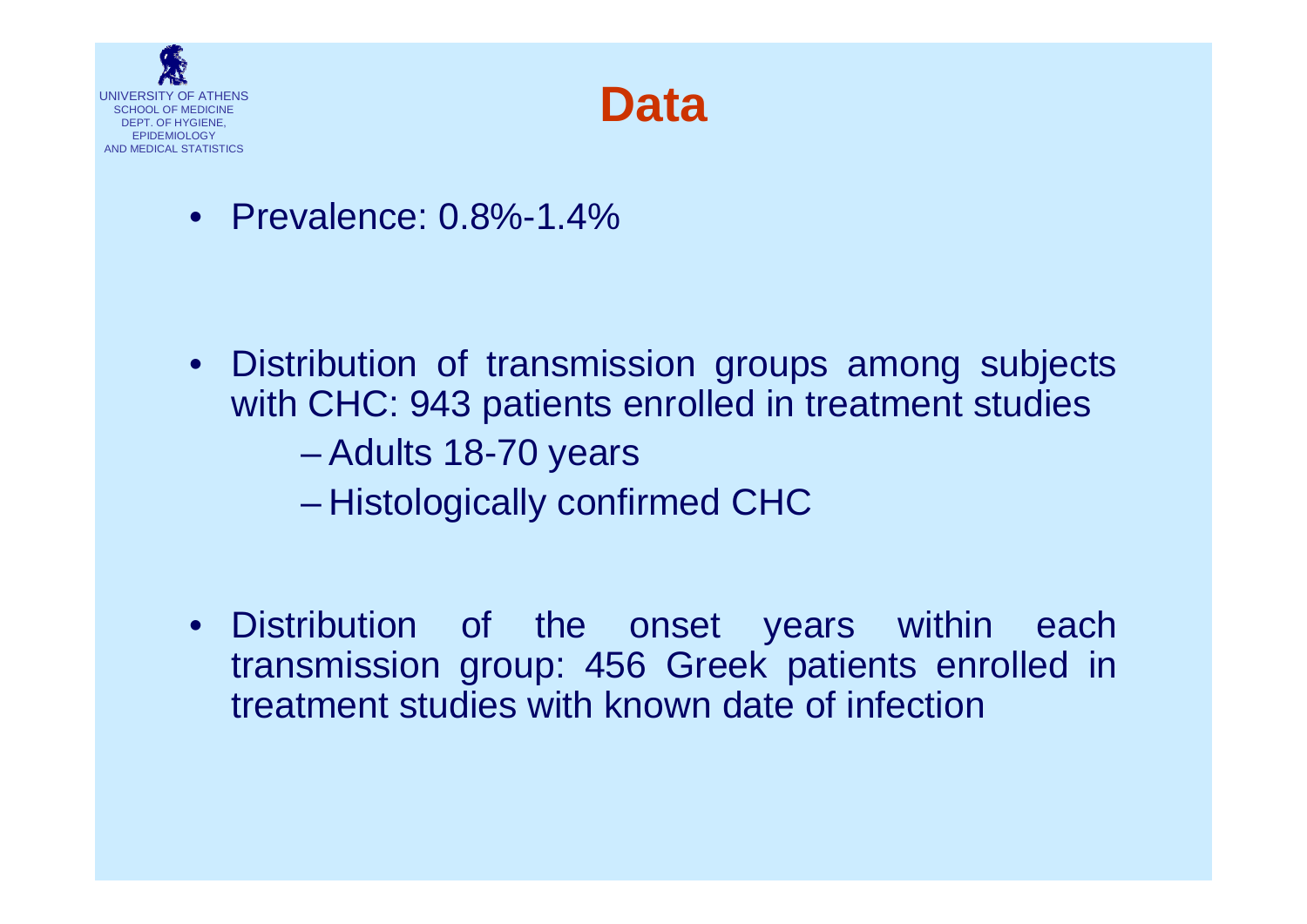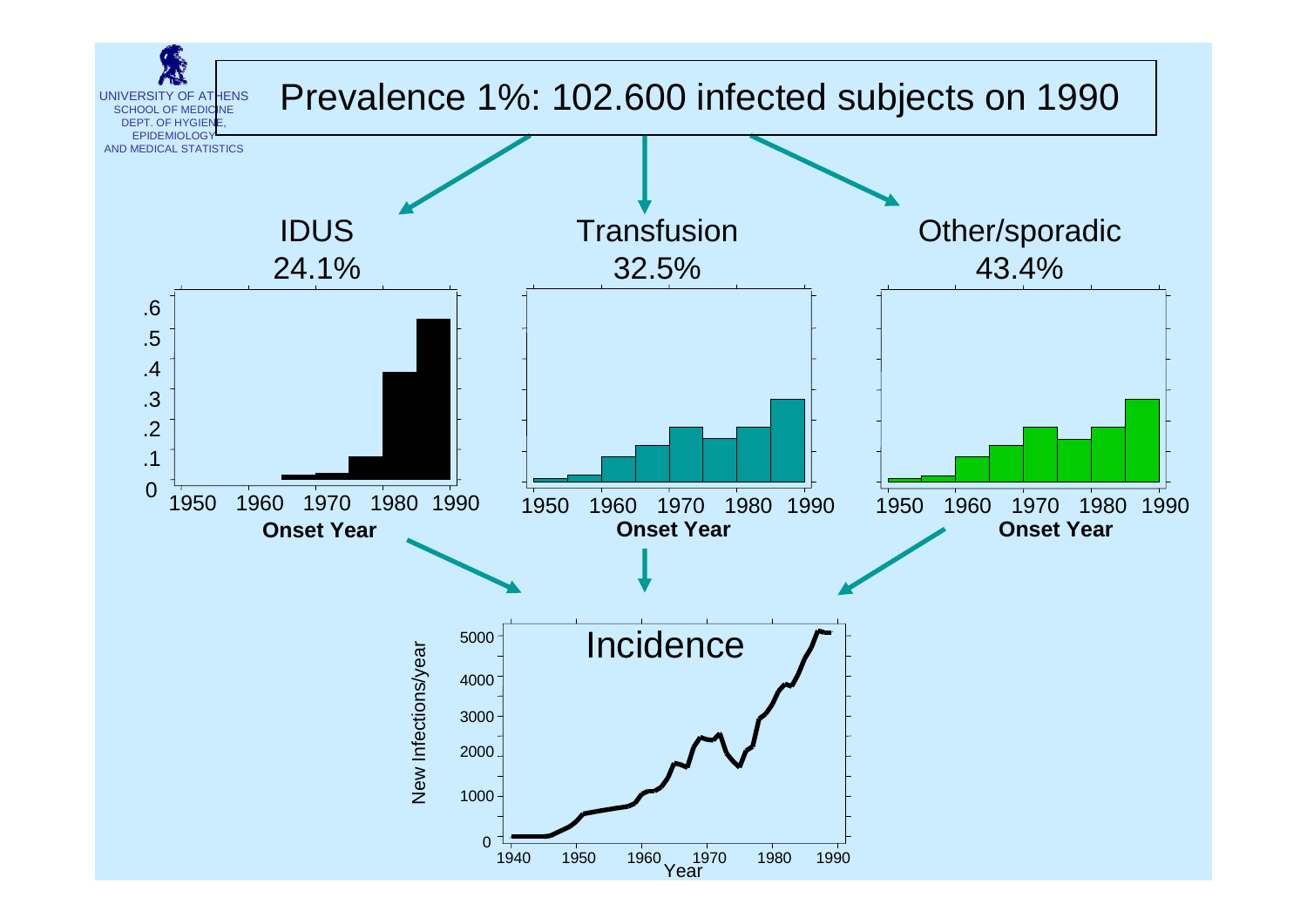#### UNIVERSITY OF ATHENSSCHOOL OF MEDICINEDEPT. OF HYGIENE, **EPIDEMIOLOGY** AND MEDICAL STATISTICS**Reconstructing and predicting hepatitis C virus epidemic in Greece (2)**



### Natural History of HCV infection



Estimated incidence of HCVinfection in Greece

*Sypsa et al, J Viral Hepat 2004*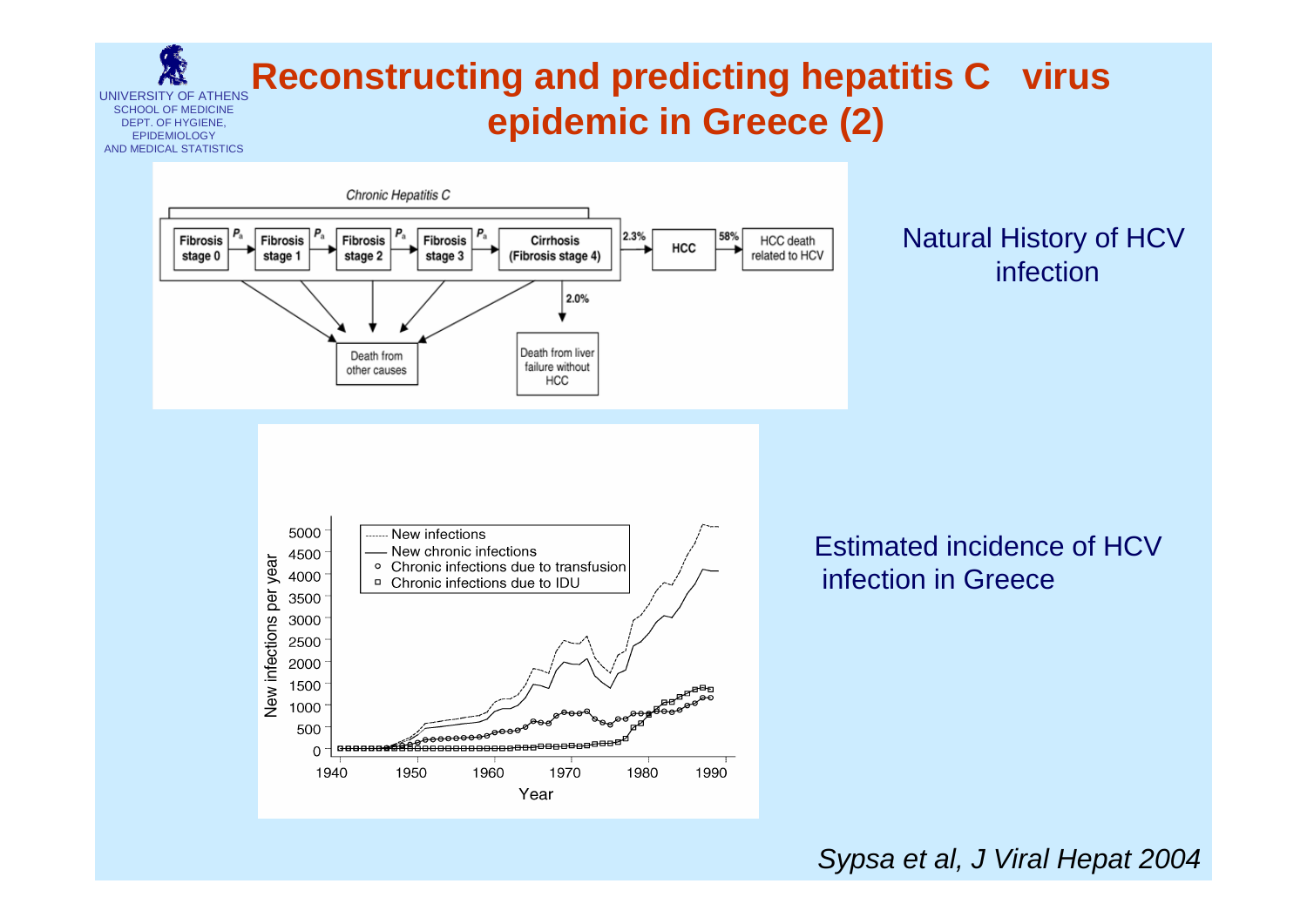

## **Drawbacks**

- Estimates depend heavily on the availability (and accuracy) of direct data on relevant parameters
- Model's assumptions validity

## **Greece:**

- Accuracy of prevalence estimate  $\checkmark$  Distribution of transmission groups
	- $\checkmark$  Age distribution
- National HEPNET Cohort Study: Data on age distribution, risk group, disease progression **BUT DOES NOT** provide a (reliable) estimate of viral hepatitis prevalence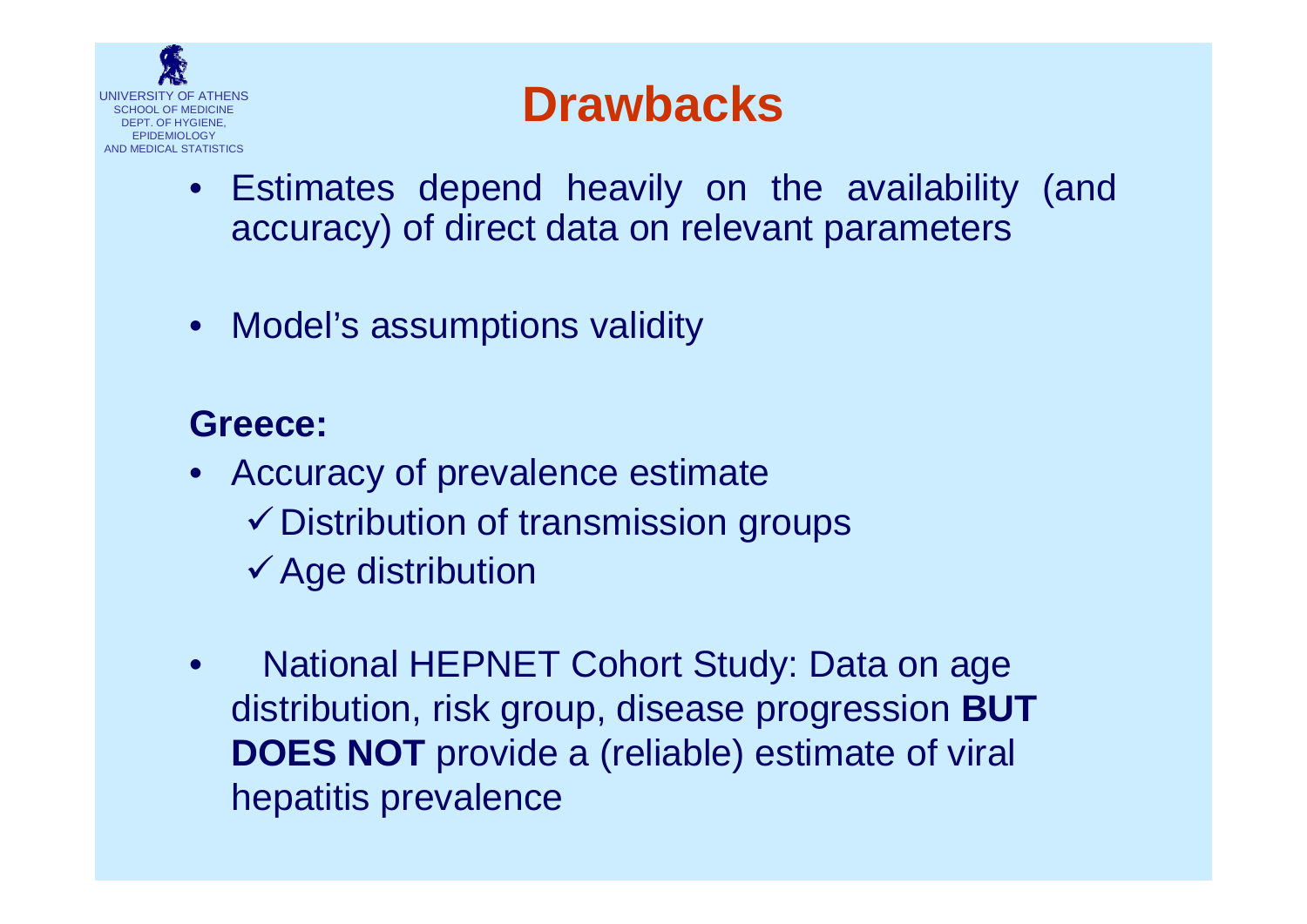

## **Sero-prevalence studies:** A. **Testing residual sera collected during routine laboratory testing**

- Establish a national net of laboratories
- Set-up target numbers of sera to be tested (stratified by age and sex each year)

Prespecify the number of sera: The European Sero-Epidemiology Network – ESEN (~3500 samples – pre-specified age distribution)

References:

Obsorne K et al. Ten years of serological surveillance in England and Wales:methods, results, implications and action. International Journal of Epidemiology 2000; 29: 362- 368

Amin J et al. Hepatitis C Prevalence – a nationwide Serosurvey; Communicable Diseases. Intelligence Volume 28 Issue No4 –December

Nardone A et al. The comparative sero-epidemiology of varicella zoster virus in 11 countries countries in the European region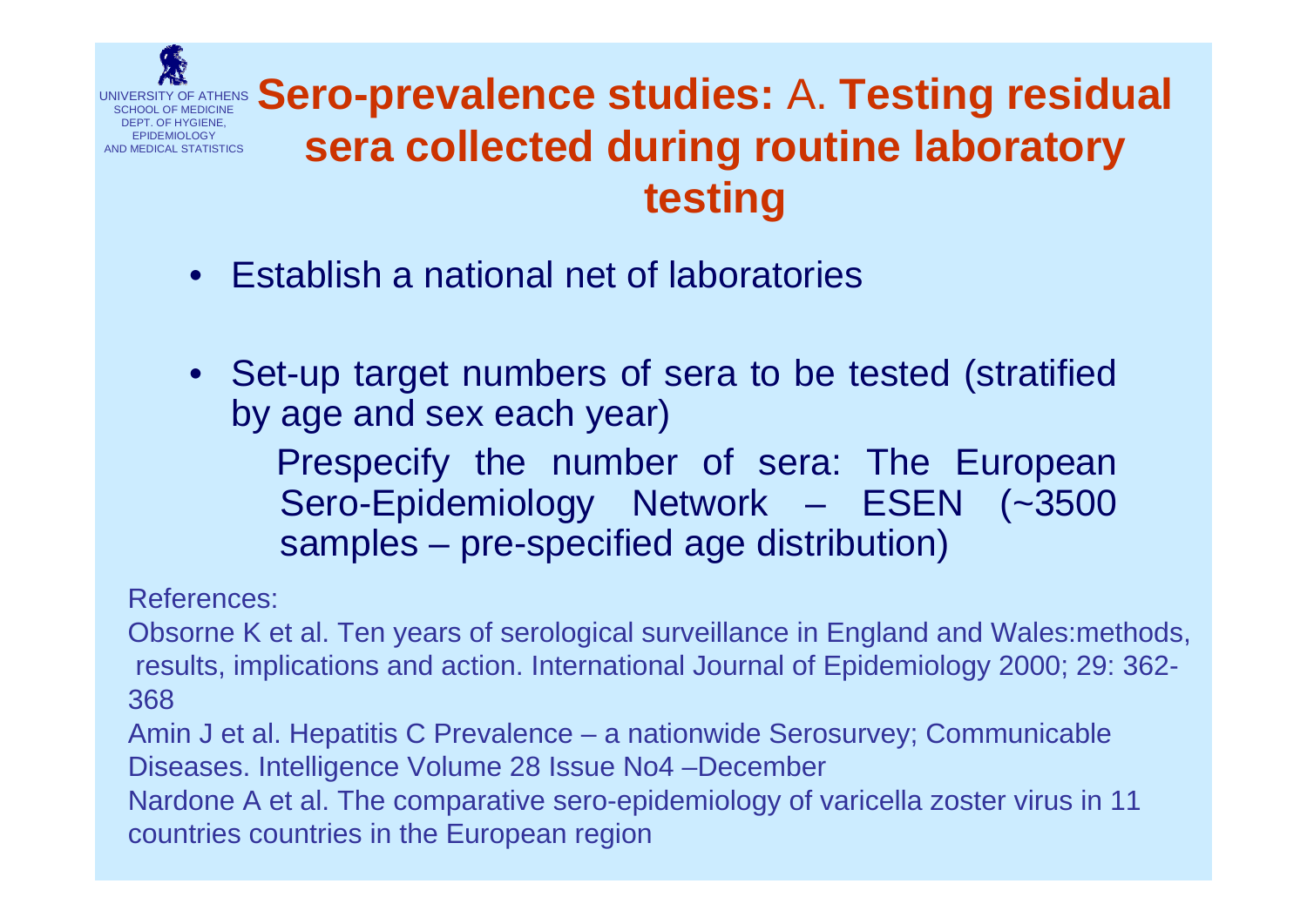

- Pros
	- $\checkmark$  Serum specimens readily accessible
	- $\checkmark$  Cheap to collect sera
- Cons
	- $\checkmark$  May not be representative of the population
		- Overestimation (higher utilization of health services)
		- Differential selection bias (by transmission group?)
	- $\checkmark$  Lack of detailed information
	- $\checkmark$  Not possible to identify or control for potential biases
	- $\checkmark$  Selection bias depend on the public health system in each country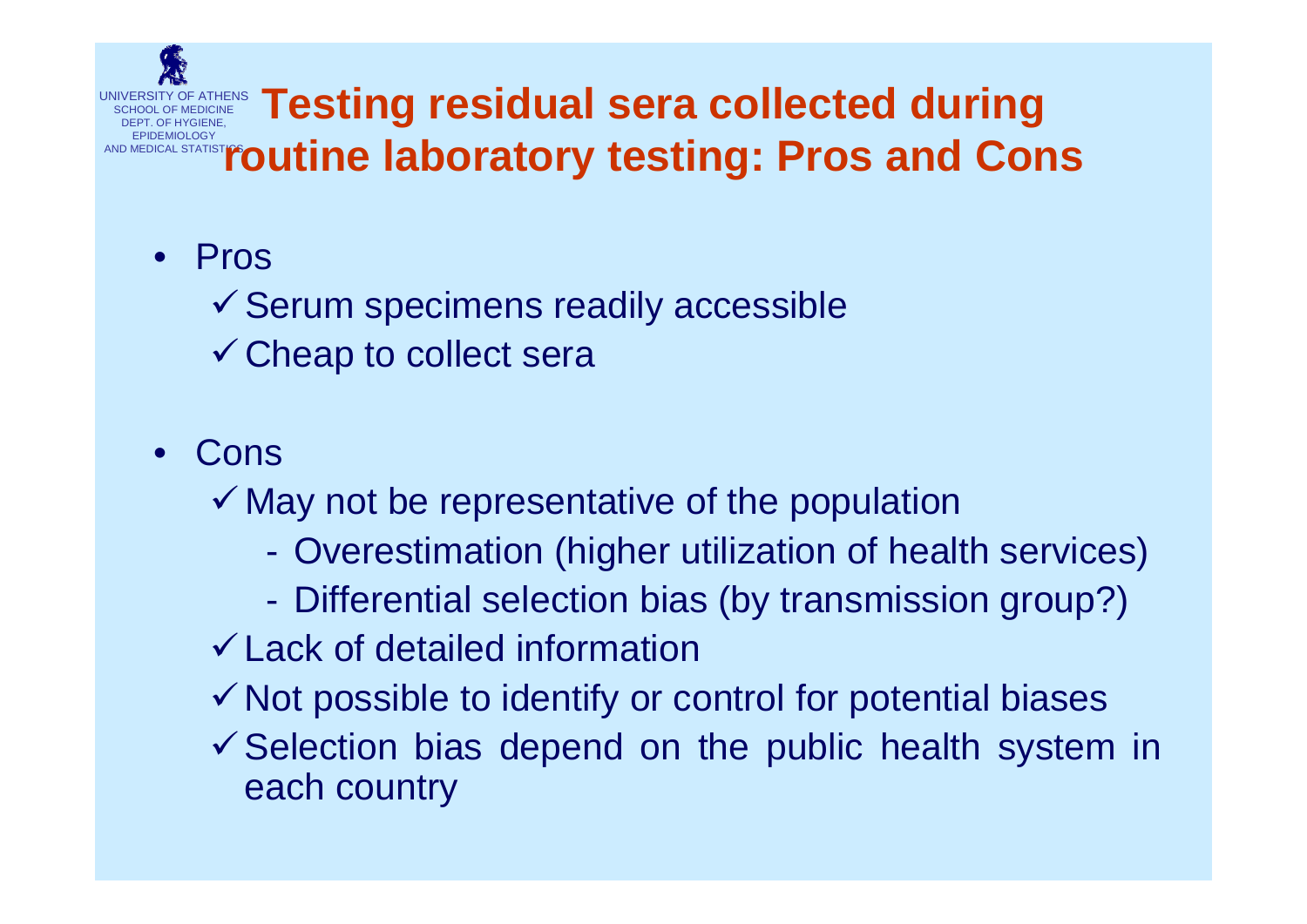

**Testing residual sera collected during routine laboratory testing: methods to reduce selection bias**

- Exclude recent repeat sera from the same individual
- Adjust for over-representation of some specific groups when selecting samples for testing
- Exclude sera from sexual health or liver (?) clinics

**Pattern of HCV seroprevalence by age or sex should not be distorted by selection bias (transmission group?)**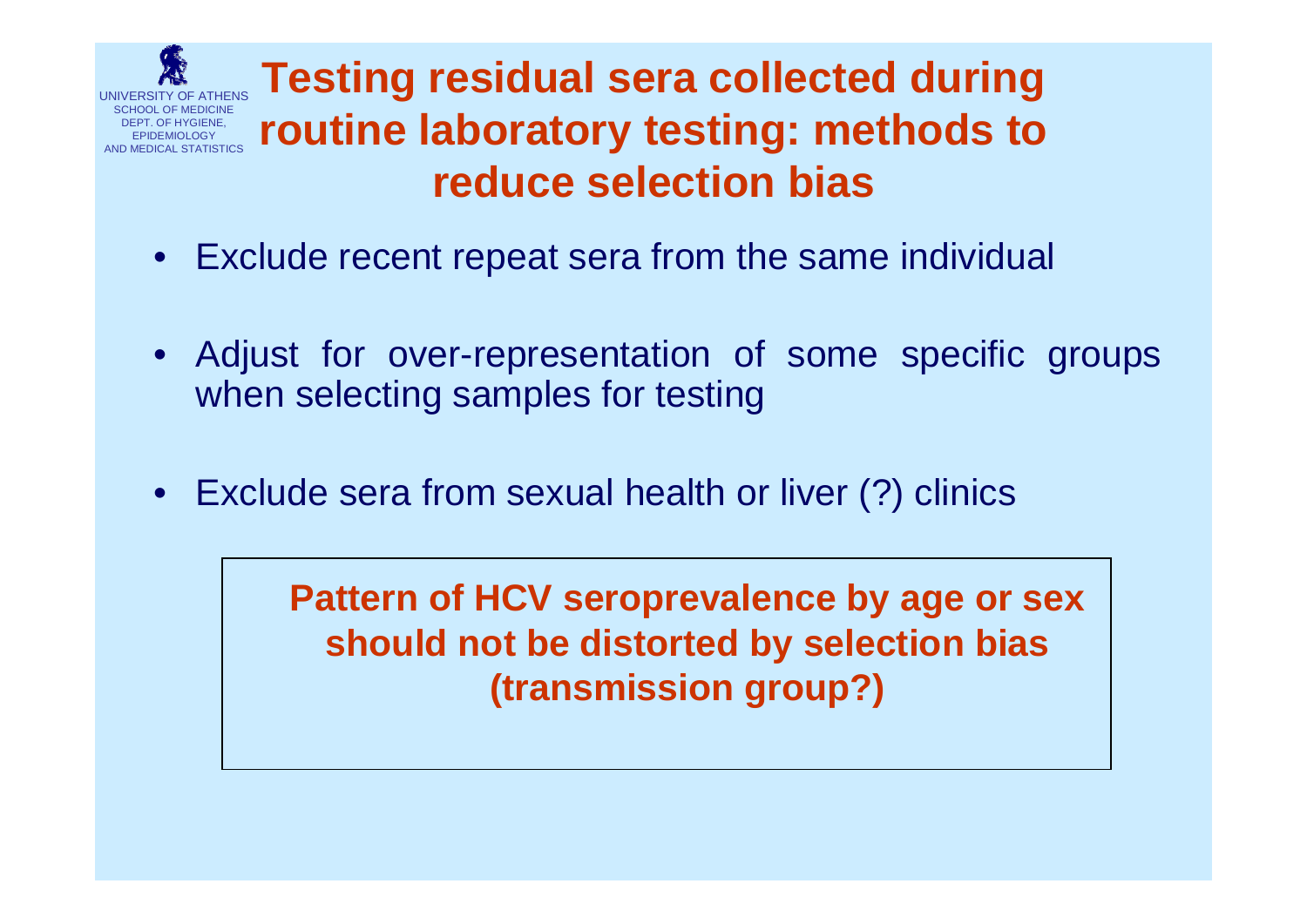## **UNIVERSITY OF ATHENS CO-prevalence studies: B. Collect specimens as**

**SCHOOL OF MEDICINE**<br>**EPIDEMIOLOGY**<br>AND MEDICAL STATISTICS **DEPT. OF A population based Survey** 

- Sampling procedures (weights?)
	- $\checkmark$  3-stage sample design
		- 1. Geographical region
		- 2. Households within region
		- 3. Persons within household

Keep population age and sex distribution undisturbed

• Sample weights adjust for:

✓ Oversampling (specific demographic groups; minorities)

- $\checkmark$  Non-response
- $\checkmark$  Differences between sample and population (differential uncoverage, response rates)
- •Sample size estimation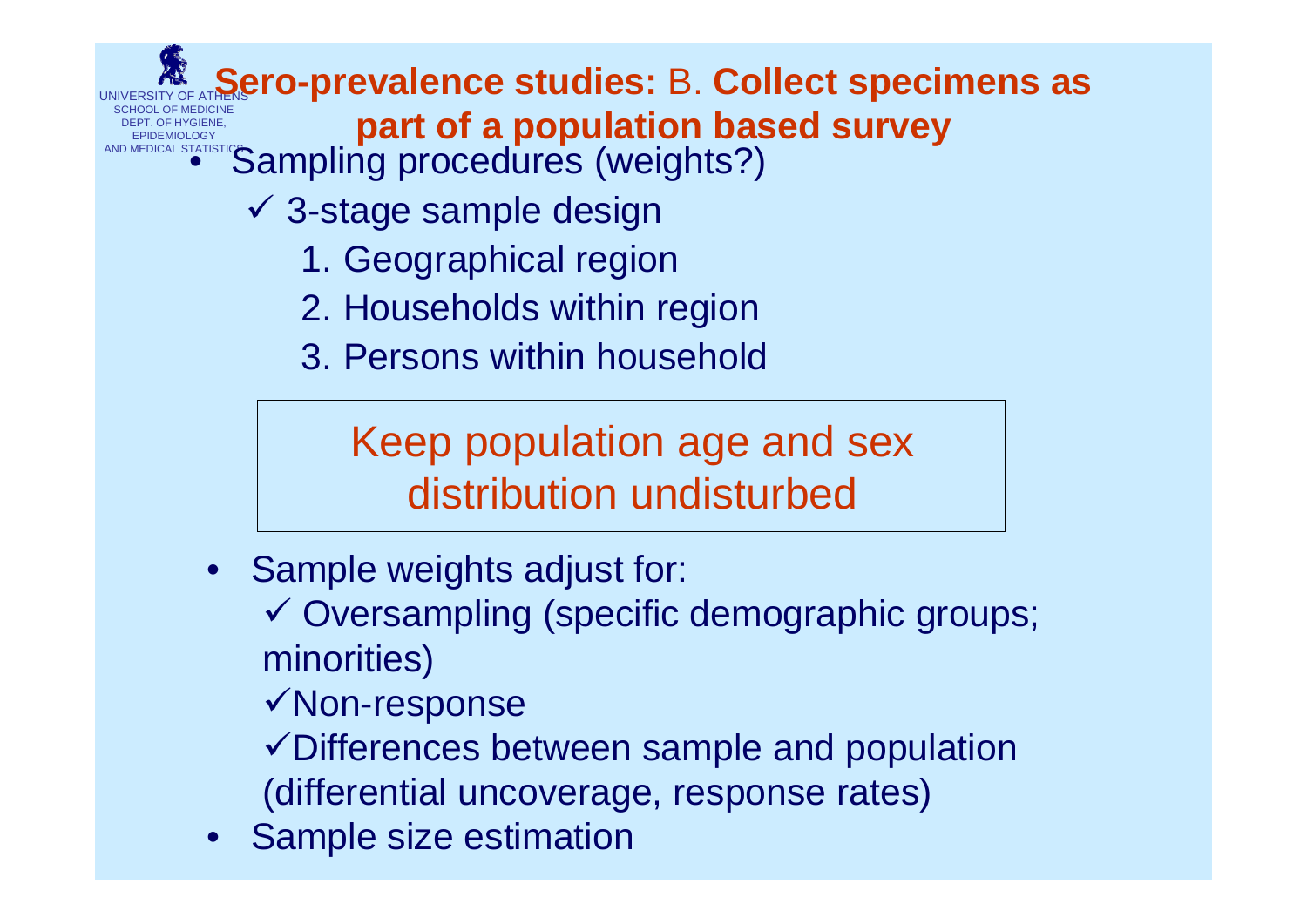UNIVERSITY OF ATHENSSCHOOL OF MEDICINEDEPT. OF HYGIENE, EPIDEMIOLOGYCAL STATISTICS

### **Sero-prevalence studies:** B. **Collect specimens as part of a population based survey (2)**

- Developing survey instruments
	- $\checkmark$  Questionnaires
		- Study design for?
	- 9 Computer Assisted Personal Interviewing (?) Difficult in Greece
	- $\checkmark$  Interviewers' education programs
	- $\checkmark$  Ethical Issues Patient's Informed Consent Form**Confidentiality**
- Checking responders First approach by phone or by visiting home?
- Health Interview
- Sample collection
	- Collaboration with GPs, Local Hospitals
- Report of medical finding for each participant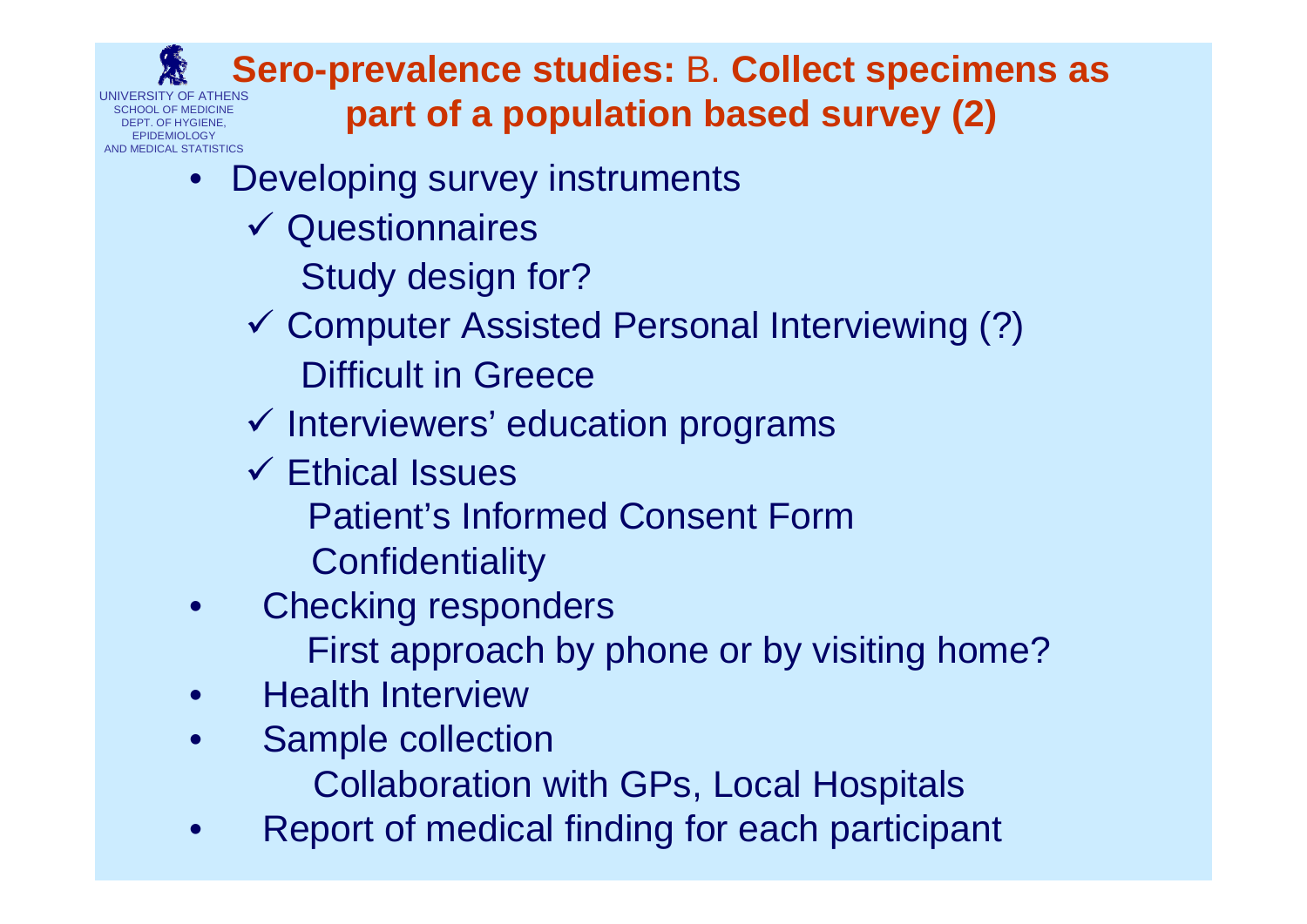### UNIVERSITY OF ATH**OSE TO-prevalence studies: B. Collect specimens** DEPT. OF HYGIENE,<br>EPIDEMIOLOGY<br>AND MEDICAL STATION **as part of a population based survey : Pros and Cons**

• Pros

 $\checkmark$  Population representative estimates

- $\checkmark$  Generalization of the results
- Cons
	- $\checkmark$  Difficult to carry out
	- $\checkmark$  Expensive (funding?)
	- $\checkmark$  Non-response

Collaboration with- help from other experienced research teams NHANES: [www.cdc.gov/nchs/nhanes.htm](http://www.cdc.gov/nchs/nhanes.htm) The Survey of Health, Ageing and Retirement in Europe (SHARE): [www.share-project.org/](http://www.share-project.org/) ESEN: [www.hpa.org.uk/hpa/inter/esen2\\_menu.htm](http://www.hpa.org.uk/hpa/inter/esen2_menu.htm)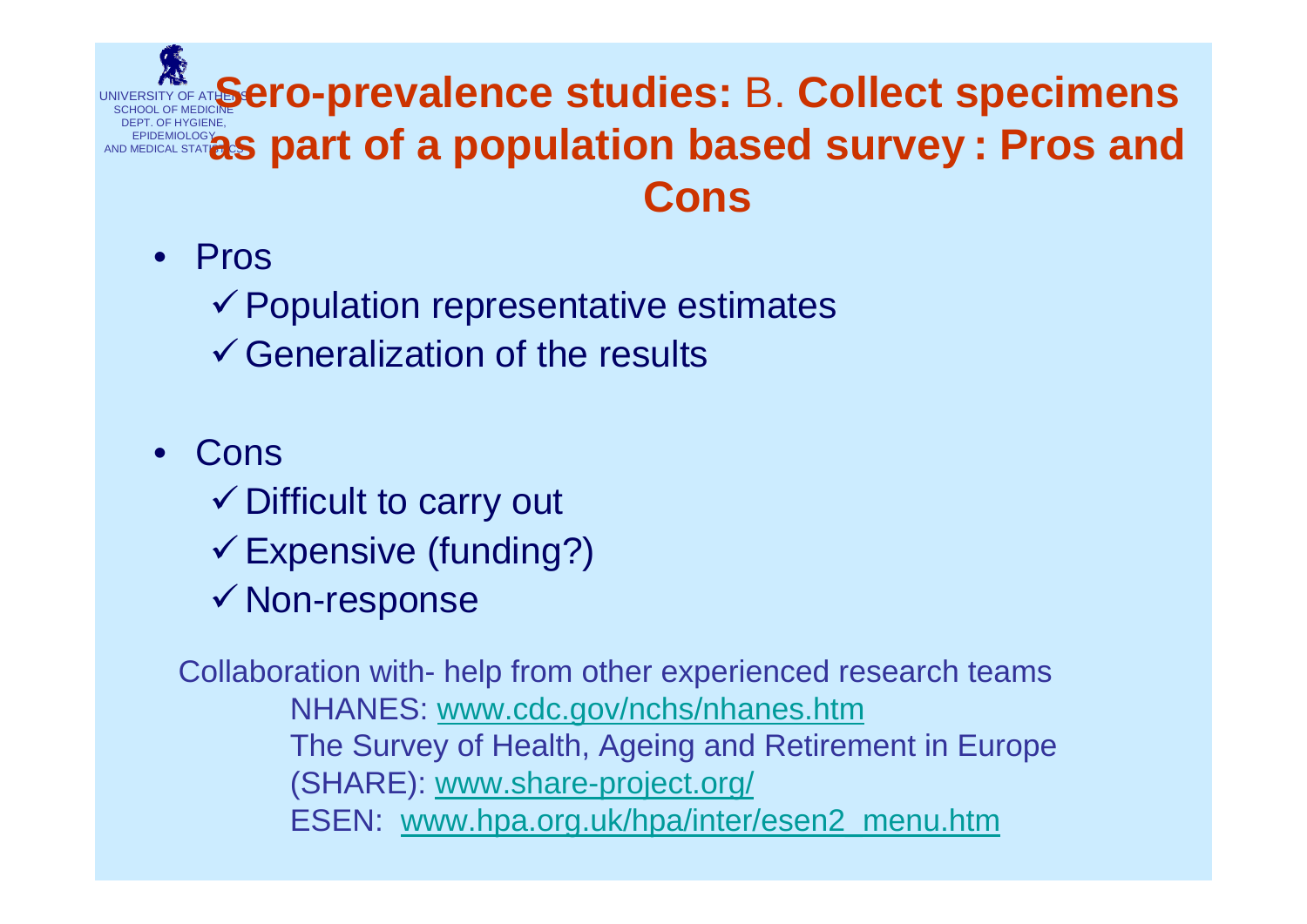

## **NHANES (in Greece?)**

- Aim: Prevalence of chronic conditions in Greek population
- Interview includes:
	- $\checkmark$  Demographic questions
	- $\checkmark$  Socioeconomic status
	- $\checkmark$  Dietary (only generally)
	- $\checkmark$  Medical examination (by trained medical personnel)
- Risk groups
- **Diseases** 
	- $\checkmark$  Anemia
	- √ CDV
	- $\checkmark$  Diabetes
	- $\checkmark$  Infectious Diseases
	- $\checkmark$  Obesity
- Collaboration with other scientific societies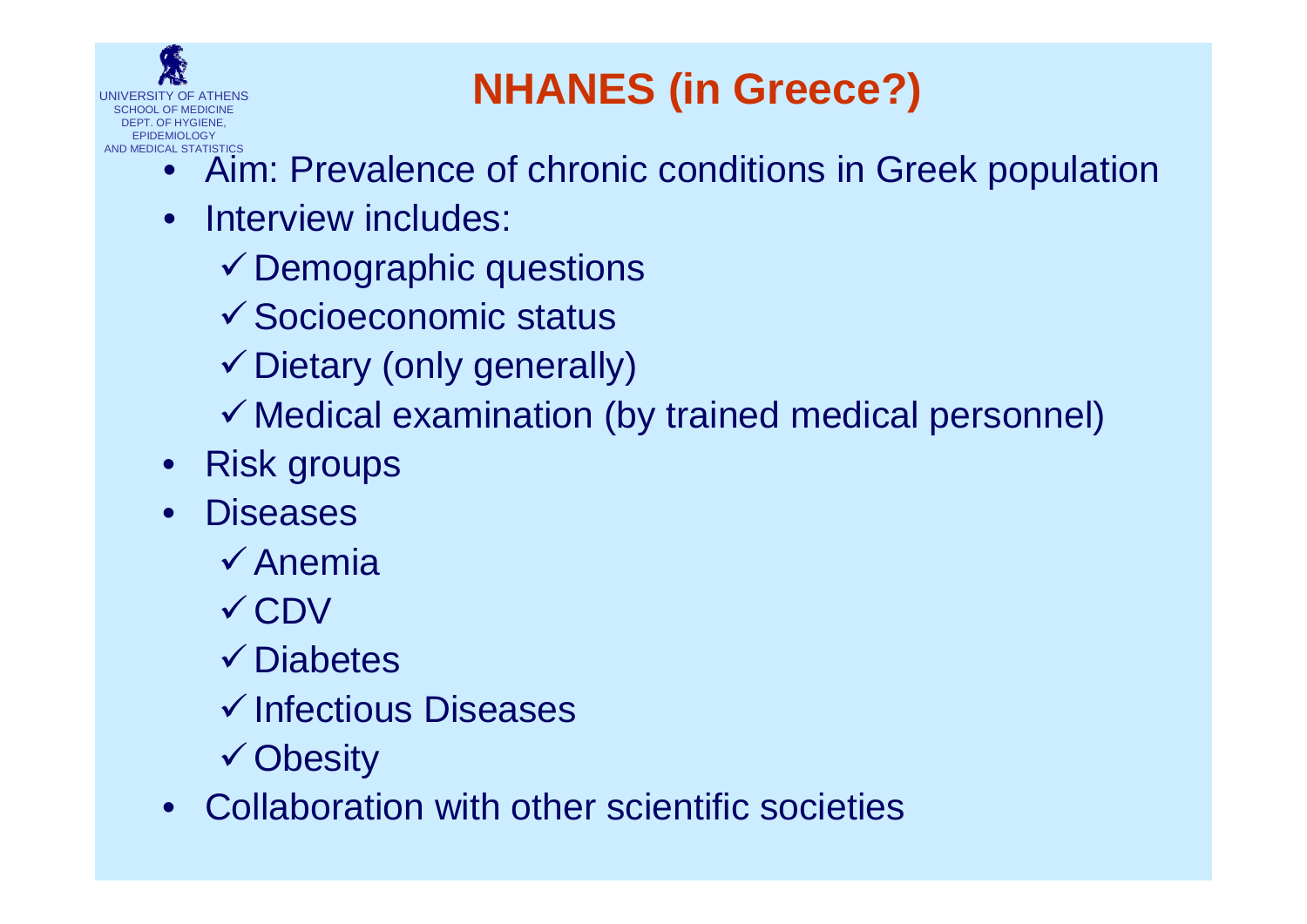

## **NHANES (in Greece?): Pros**

- Estimate general health status of the population
- Project future diseases burden
- Design public health action
- Planning future costs for health

## **In a cost-benefit basis: The best choice**